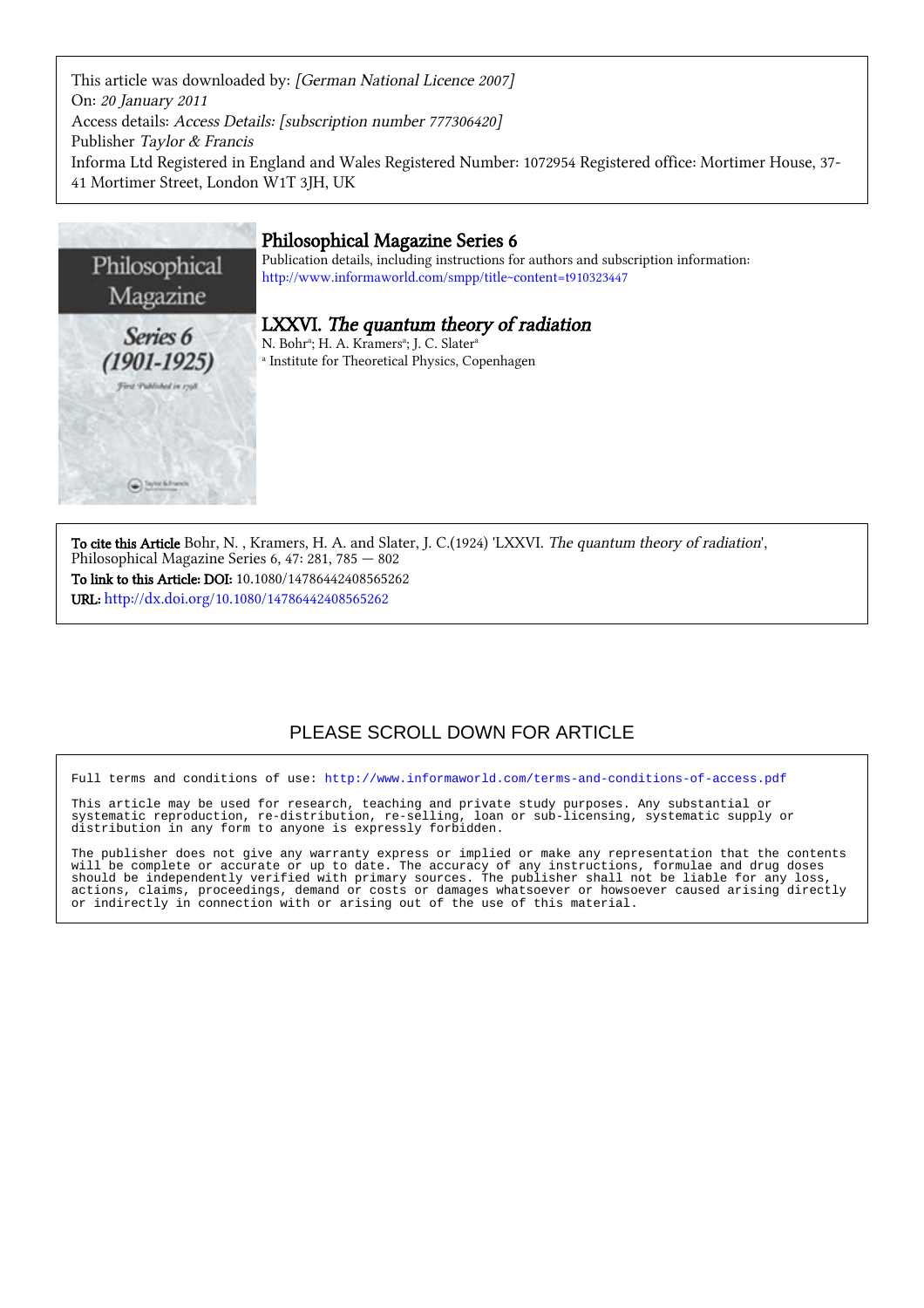#### **THE**

# LONDON, EDINBURGH, AND DUBLIN **PHILOSOPHICAL**  AND **MAGAZINE**

**JOURNAL OF SCIENCE.** 

[SIXTH SERIES.]

*MA Y* 1924.

LXXVI. The Quantum Theory of Radiation.  $By~N.$  BOHR, H. A. KRAMERS, and J. C. SLATER  $*$ .

*Introduction.* 

IN the attempts to give a theoretical interpretation of the mechanism of interpretation has mechanism of interaction between radiation and matter, two apparently contradictory aspects of this mechanism have been disclosed. On the one hand, the phenomena of interference, on which the action of all optical instruments essentially depends, claim an aspect of continuity of the same character as that involved in the wave theory of light, especially developed on the basis of the laws of classical electrodynamics. On the other hand, the exchange of energy and momentum between matter and radiation, on which the observation of optical phenomena ultimately depends, claims essentially discontinuous features. These have even led to the introduction of the theory of light-quanta, which in its most extreme form denies the wave constitution of light. At the present state of science it does not seem possible to avoid the formal character of the quantum theory which is shown by the fact that the interpretation of atomic phenomena does not involve a description of the mechanism of the discontinuous processes, which in the quantum theory of spectra are designated as transitions between stationary states of the atom. On the correspondence principle it seems

• Communicated by ths Authors.

*Phil. Mag.* S. 6. Vol. 47. No. 281. *May* 1924. 3 E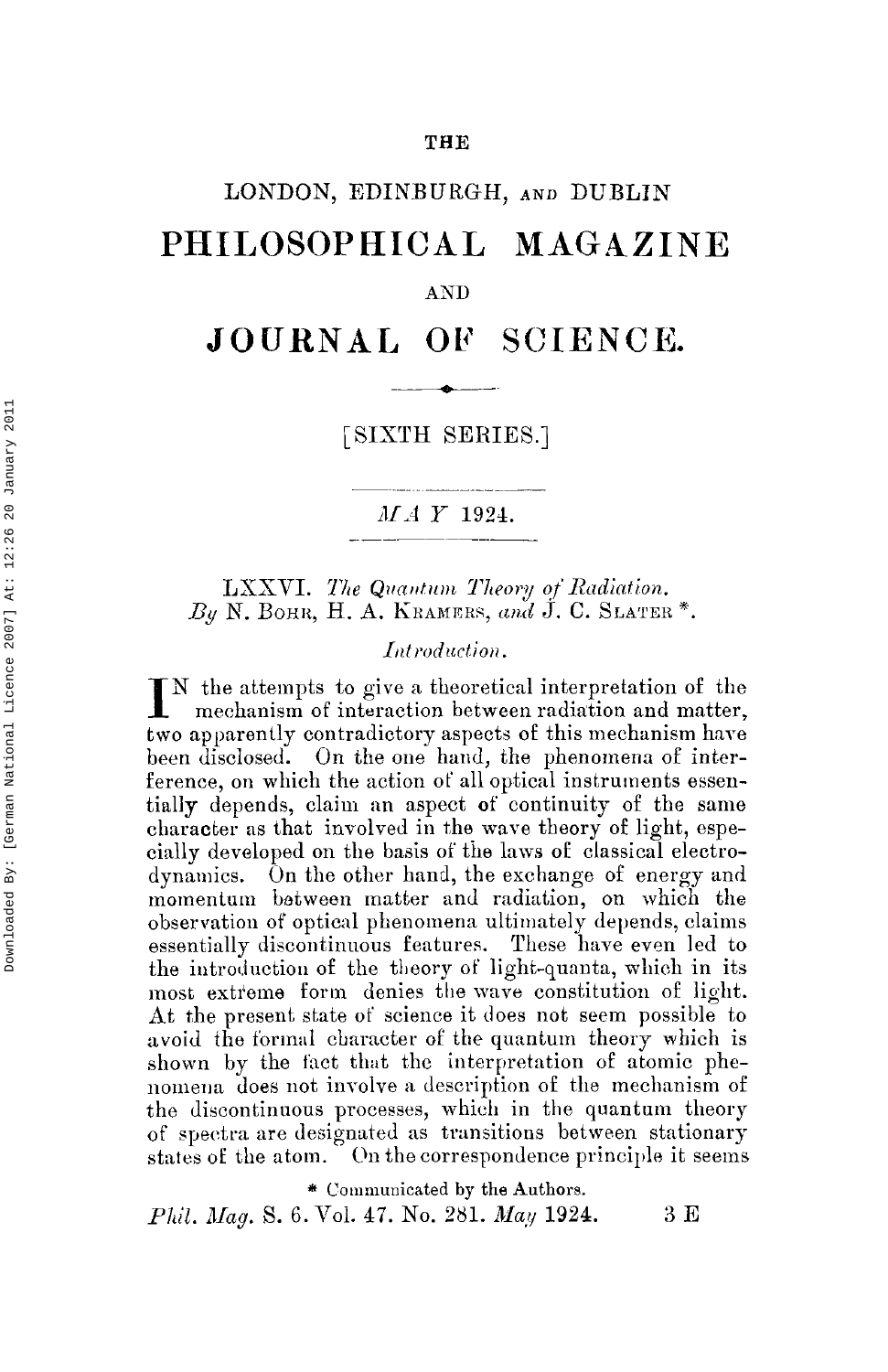nevertheless possible, as it will be attempted to show in this paper, to arrive at a consistent description of optical phenomena by connecting the discontinuous effects occurring in atoms with the continuous radiation field in a somewhat different manner from what is usually done. The essentially new assumption introduced in  $\S 2$  that the atom, even before a process of transition between two stationary states takes place, is capable of communication with distant atoms through a virtual radiation field, is due to Slater\*. Originally his endeavour was in this way to obtain a harmony between the physical pictures of the electrodynamical theory of light and the theory of light-quanta hy coupling transltions of emission and absorption of communicating atoms together in pairs. It was pointed out by Kramers, however, that instead of suggesting an intimate coupling between these processes, the idea just mentioned leads rather to the assmnption of a greater independence between transition processes in distant atoms than hitherto perceived. The present paper is the result of a mutual discussion between the authors concerning the possible importance of these assumptions for the elaboration of the quantum theory, and may in various respects be considered as a supplement to the first part of a recent treatise by Bohr, dealing with the principles of the quantum theory, in which several of the problems dealt with here are treated more fully  $\dagger$ .

## § 1. Principles of the Quantum Theory.

The electromagnetic theory of light not only gives a wonderfully adequate picture of the propagation of radiation through free space, but has also to a wide extent shown itself adapted for the interpretation of the phenomena connected with the interaction of radiation and matter. Thus a general description of the phenomena of emission, absorption, refraction, scattering, and dispersion of light may be obtained on the assumption that the atoms contain electrified particles which can perform harmonic oscillations round positions of stable equilibrium, and which will exchange energy and momentum with the radiation fields according to the classical laws of electrodynamics. On the other

\* J. C. Slater, 'Nature,' March 1st, 1924, p. 307.

+ N. Bohr, *Zeitschr. für Phys.* xiii. p. 117 (1923). An English translation has recently appeared in the Publications of the Cambridge. Philosophical Society under the title: "On the application of the Quantum Theory to atomic structure. I.: The fundamental postulates of the quantum theory." This treatise, which also contains more detailed references to the literature, will in the following be quoted as "P.Q.T."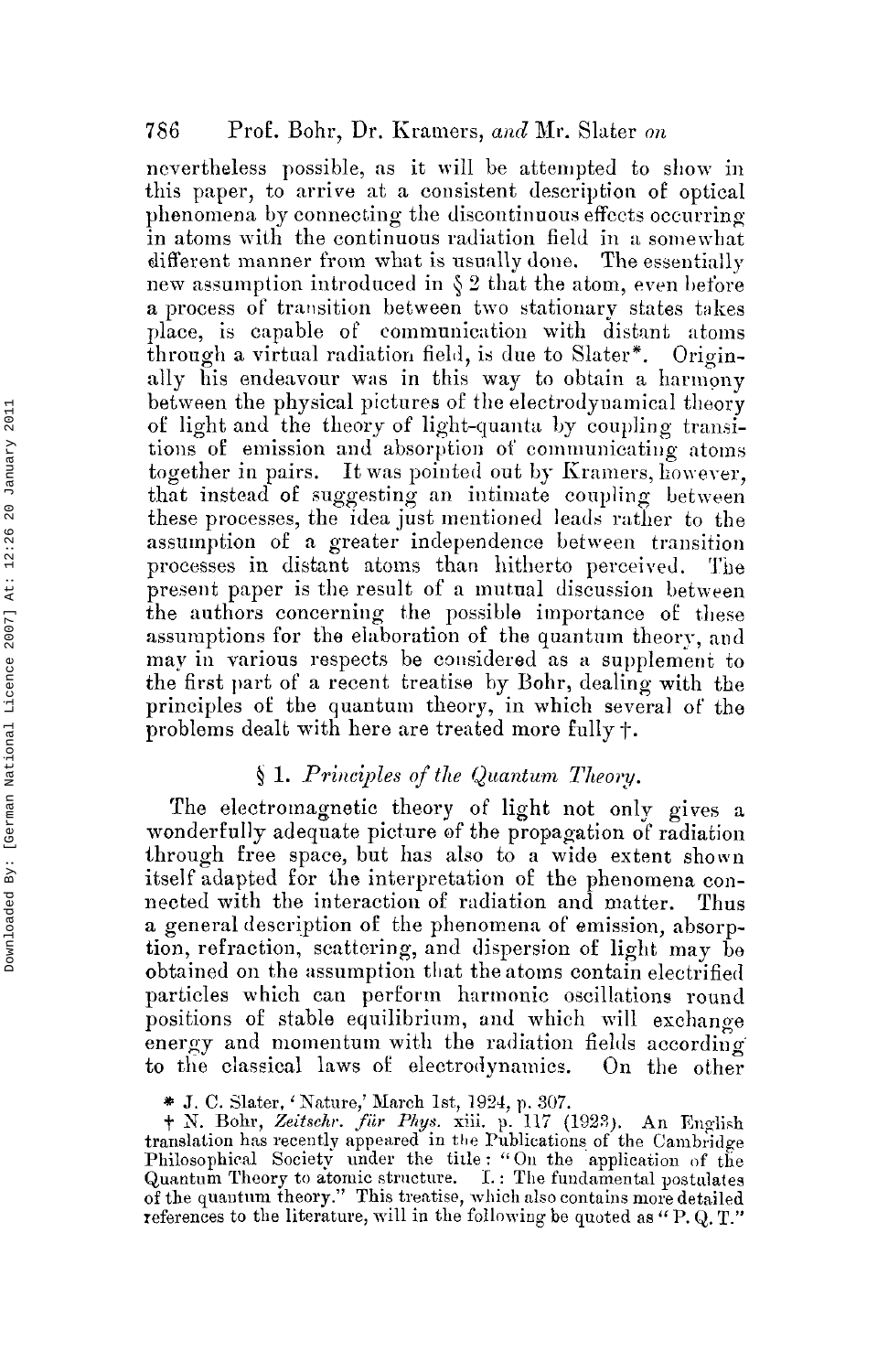hand, it is well known that these phenomena exhibit a number of features which are contradictory to the consequences of the classical electrodynamical theory. The first phenomenon where such contradictions were firmly established was the law of temperature radiation. Starting from the classical conception of emission and absorption of radiation by a particle performing harmonic oscillations, Planck found that, in order to obtain agreement with the experiments on temperature radiation, it was necessary to introduce the auxiliary assumption that in a statistical distribution only certain states of the oscillating particles have to he taken into account. For these distinguished states the energy was found to be equal to a multiple of the quantum  $h\omega$ , where  $\omega$  is the natural frequency of the oscillator and h is a universal constant. Independent of radiation phenomena, this result obtained, as Einstein pointed out, a direct support from experimeuts on the specific heat of solids. At the same time, this author put forward his well-known theory of " light-quanta," aceording to which radiation should not be propagated through space as continuous trains of waves in the classical theory of light, but as entities, each of which contains the energy  $h\nu$ , concentrated in a minute volume, where h is Planck's constant and  $\nu$  the quantity which in the classical picture is described as the number of waves passing in unit time. Although the great heuristic value of this hypothesis is shown by the confirmation of Einstein's predictions concerning the photoelectric phenomenon, still the theory of light-quanta can obviously not be considered as a satisfactory solution of the problem of light propagation. This is clear even from the fact that the radiation "frequency" v appearing in the theory is defned by experiments on interference phenomena which apparently demand for their interpretation a wave constitution of light.

In spite of the fundamental difficulties involved in the ideas of the quantum theory, it has nevertheless been possible to a certain extent to apply these conceptions, combined with information on the structure of the atom derived from other sources, to the interpretation of the results of investigations of the emission and absorption spectra of the elements. This interpretation is based on the fundamental postulate: that an atom possesses a number of distinguished states, the so-called " stationary states," which are supposed to possess a remarkable stability, for which no interpretation can be derived from the concepts of classical electrodynamics. This stability comes to light in the eiremnstaneo that any change of the state of the atom must consist of a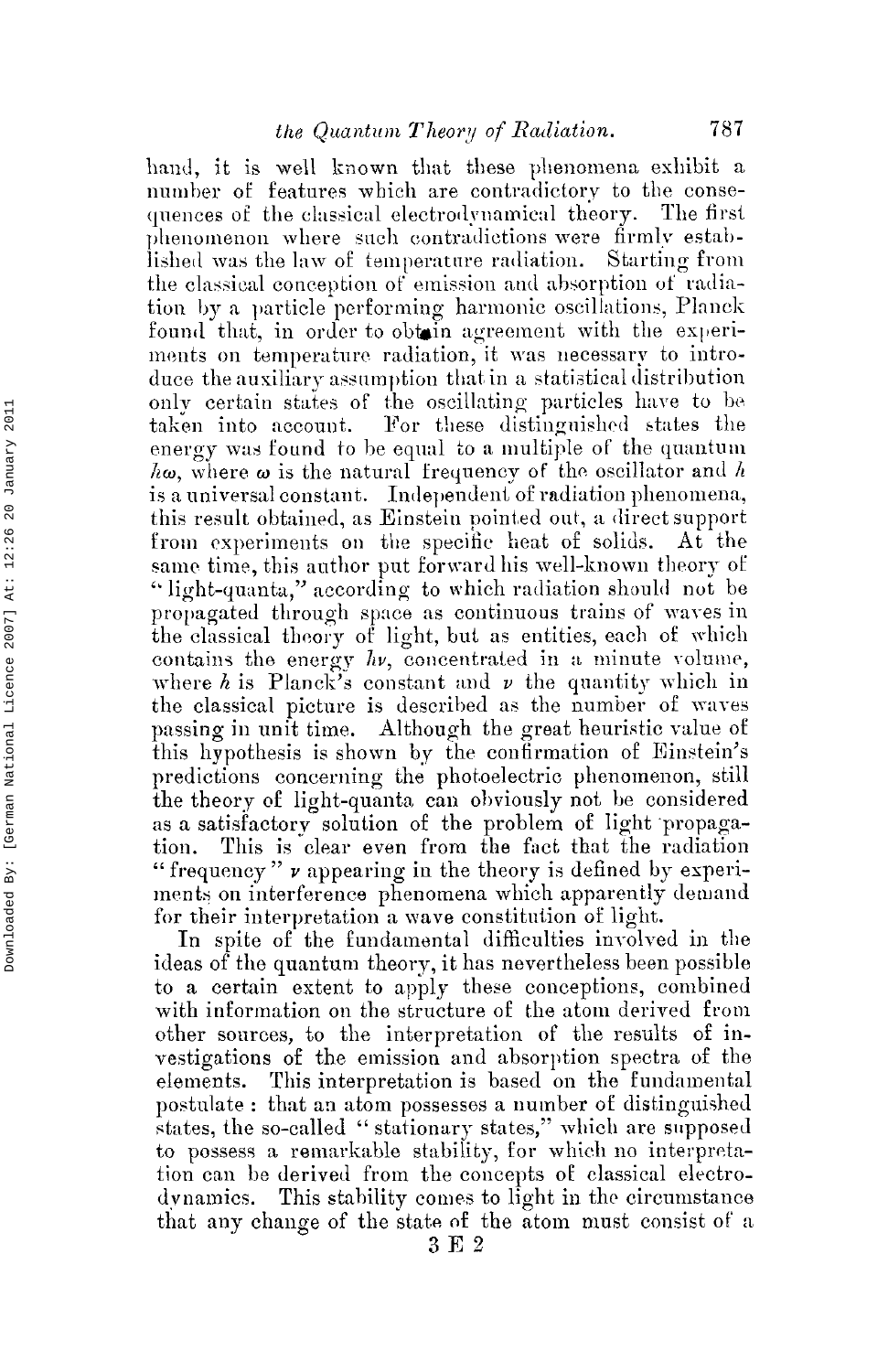complete process of transition from one of these stationary states to another. The postulate obtains a connexion with optical phenomena through the further assumption that when a transition between two stationary states is accompanied by emission of radiation, this consists of a train of harmonic waves, whose frequency is given by the relation

$$
hv = \mathbf{E}_1 - \mathbf{E}_2, \quad \ldots \quad \ldots \quad \ldots \quad (1)
$$

where  $E_1$  and  $E_2$  are the values of the energy of the atom in the initial and in the final state of the process respectively. Inversely it is assumed that the reversed process of transition can take place by illumination with light with this same frequency. The applicability of these assumptions to the interpretation of the speetra of the elements is essentially due to the tact that it has been found possible in many eases to fix the energy in the stationary states of an isolated atom by means of simple rules referring to motions which with a high approximation obey the ordinary laws of eleetrodynmnics  $(\widetilde{P,Q,T}, Ch, I., \S 2)$ . The concepts of this theory, however, do not allow us to describe the details of the mechanism underlying the process of transition between the various stationary states.

At the present state of science it seems necessary, as regards the occurrence of transition processes, to content ourselves with considerations of probability. Such considerations have been introduced by Einstein\*, who has shown how a remarkably simple deduction of Phmck's law of temperature radiation ean be obtained by assuming that an atom in a given stationary state may possess a certain probability of a "spontaneous" transition in unit time to a stationary state of smaller energy content, and that in addition an atom, by illumination with external radiation of suitable frequency, may acquire a eertain probability of performing an "induced" transition to another stationary state with higher or smaller energy content. In connexion with the conditions of thermal equilibrium between radiation and matter, Einstein further arrived at the conclusion that the exchange of energy by the transition process is accompauied by an exchange of momentum of the amount *hv/c,*  just as would be the case if the transition were accompanied by the starting or stopping of a small entity moving with the velocity of light  $c$  and containing the energy  $h\nu$ . He concluded that the direction of this momentum for the induced transitions is the same as the direction of

\* A. Einstein, *Physikalische Zeitschrift*, xviii, p. 121 (1917).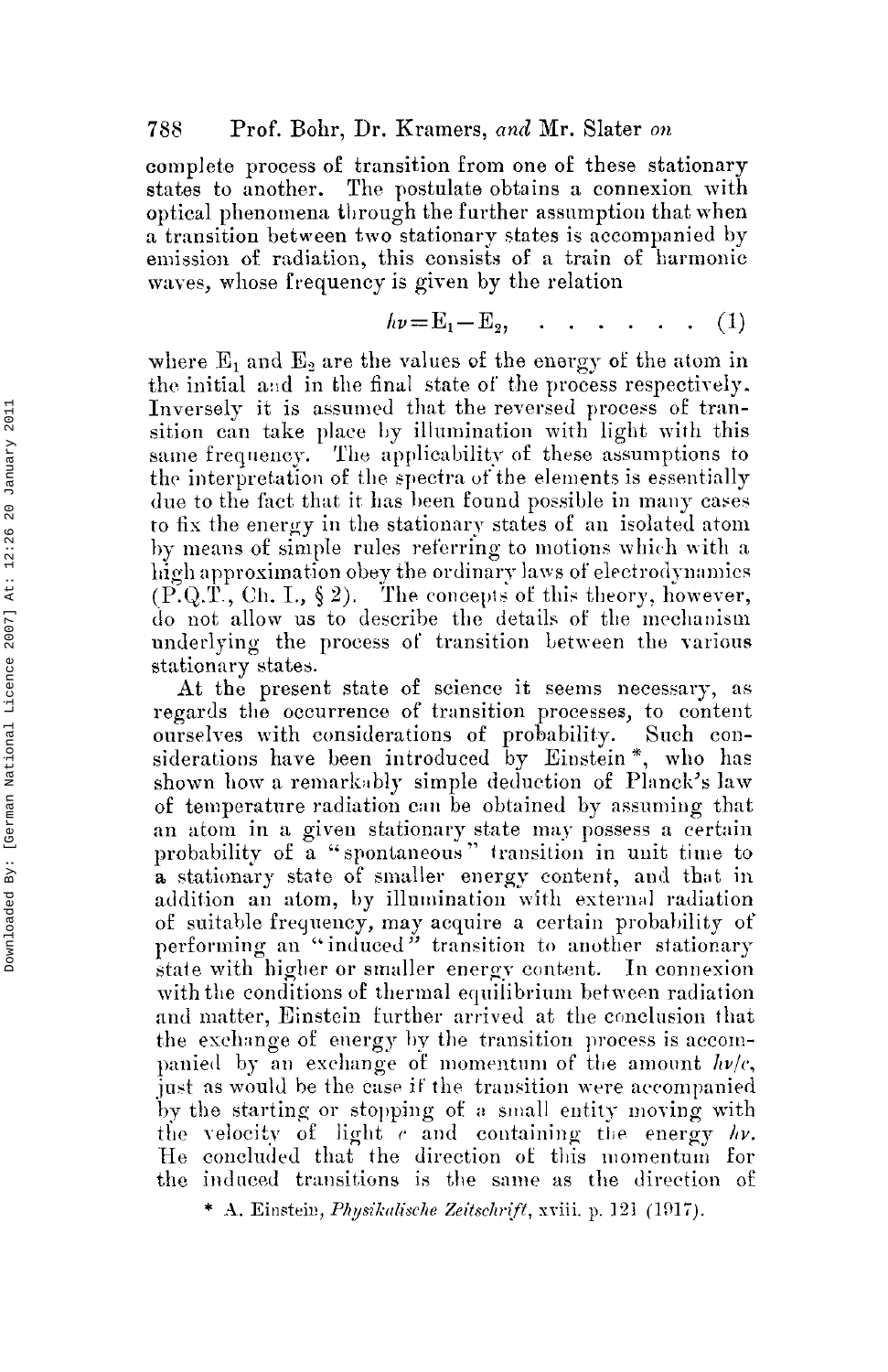propagation of the illuminating light-waves, but that for the spontaneous transitions the direction of the impulse is distributed according to probability laws. These results, which were considered as an argument for ascribing a certain physical reality to the theory of light-quanta, have recently found an important application in explaining the remarkable phenomena of the change of wave-length of radiation scattered by free electrons brought to light by A. H. Compton's \* investigation on X-ray scattering. The application of probability considerations to the problem of temperature equilibrium between free electrons and radiation suggested by this discovery has reeently been sueeessfnlly treated by Pauli  $\dagger$ , and the formal analogy of his results with the laws governing transition processes between stationary states of atoms has been emphasized by Einstein and  $E$ hrenfest  $\ddagger$ .

In spite of the fundamental departure of the quantum theory of atomic processes from a picture based on the ordinary concepts of electrodynamics, the former must in a certain sense ultimately appear as a natural generalization of the latter. This is evident from the condition that in the limit, where we consider processes which depend on the statistical behavionr of a large number of atoms, and which involve stationary states where the difference between neighbouring stationary states is comparatively little, the classical theory leads to conclusions in agreement with the experiments. In the case of emission and absorption of spectral lines, this connexion between the two theories has led to the establishment of the "correspondence principle," which postulates a general conjugation of each of the various possible transitions between stationary states with one of the harmonic oscillation components in which the electrical moment of the atom, considered as a function of the time, can be resolved (P. Q. T., Ch. II.,  $\S 2$ ). This principle has afforded a basis for an estimation of probabilities of transition, and thereby for bringing the problem of intensities and polarization of spectral lines in close connexion with the motion of the electrons in the atom.

The eorrespondence principle has led to comparing the reaction of an atom on a field of radiation with the reaction on such a field which, according to the classical theory of electrodynamics, should be expected from a set of "virtual" harmonic

 $*$  A. H. Compton, Phys. Rev. xxi. p. 483 (1923). See also P. Debye, *Physikalische Zeitschrift, xxiv. p. 161 (1923).* 

 $\dagger$  W. Pauli, Zeitschrift für Phys. xviii. p. 272 (1923).

 $\ddagger$  A. Einstein and P. Ehrenfest, Zeitschr. für Phys. xiv. p. 301(1923).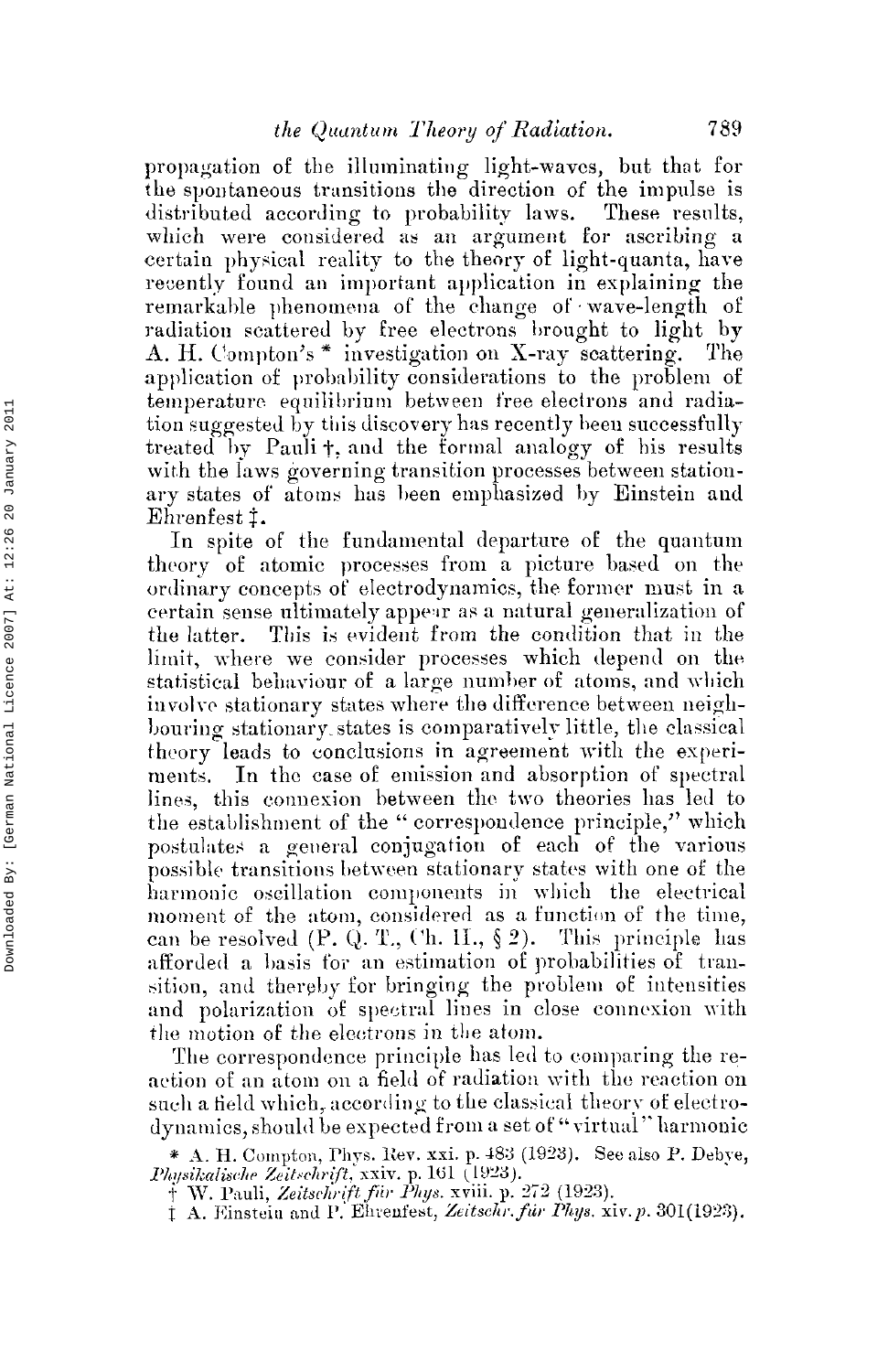oscillators with frequencies equal to those determined by the equation (1) for the various possible transitions between stationary states  $(P.Q.T., Ch. III., § 3)$ . Such a picture has been used byLadenburg\* in an attempt to connect the experimental results on dispersion quantitatively with considerations on the probability of transitions between stationary states. Also in the phenomenon of interaction between free electrons and radiation, the possibility of applying similar considerations is suggested by the analogy, emphasized by Compton, between the change of wave-length of the scattered rays and the classical Doppler effect of radiation from a moving source.

Although the correspondence principle makes it possible through the estimation of probabilities of transition to draw eonelusions about the mean time which an atom remains in a given stationary state, great difficulties have been involved in the problem of the time-interval in which emission of radiation connected with the transition takes place. In fact, together with other well-known paradoxes of the quantum theory, the latter difficulty has strengthened the doubt, expressed from various sides†, whether the detailed interpretation of the interaction between matter and radiation can be given at all in terms of a causal description in space and time of the kind hitherto used for the interpretation of natural phenomena  $(P, Q, T, Ch, III, § 1)$ . Without in any way removing the formal character of the theory, it nevertheless appears, as mentioned in the introduction, that a definite adranee as regards the interpretation of the observable radiation phenomena may be made by connecting these phenomena with the stationary states and the transitions between them in a way somewhat different from that hitherto followed.

#### *§ 2. Radialion m~d Transition Processes.*

We will assume that a given atom in a certain stationary. state will communicate continually with other atoms through a time-spatial mechanism which is virtually equivalent with the field of radiation which on the classical theory would originate from the virtual harmonic oeillators corresponding with the various possible transitions to other stationary states. Further, we will assume that the occurrence of

\* R. Ladenburg, Zeitschr. für Phys. iv. p. 451 (1921). See also  $R.$  Ladenburg and P. Reiche, *Naturwissenschatten*, xi. p. 584 (1923).

<sup>+</sup> Such a view has perhaps for the first time heen clearly expressed by O. W. Richardson, 'The Electron Theory of Matter,' 2nd edition, p. 507, Cambridge ] 916.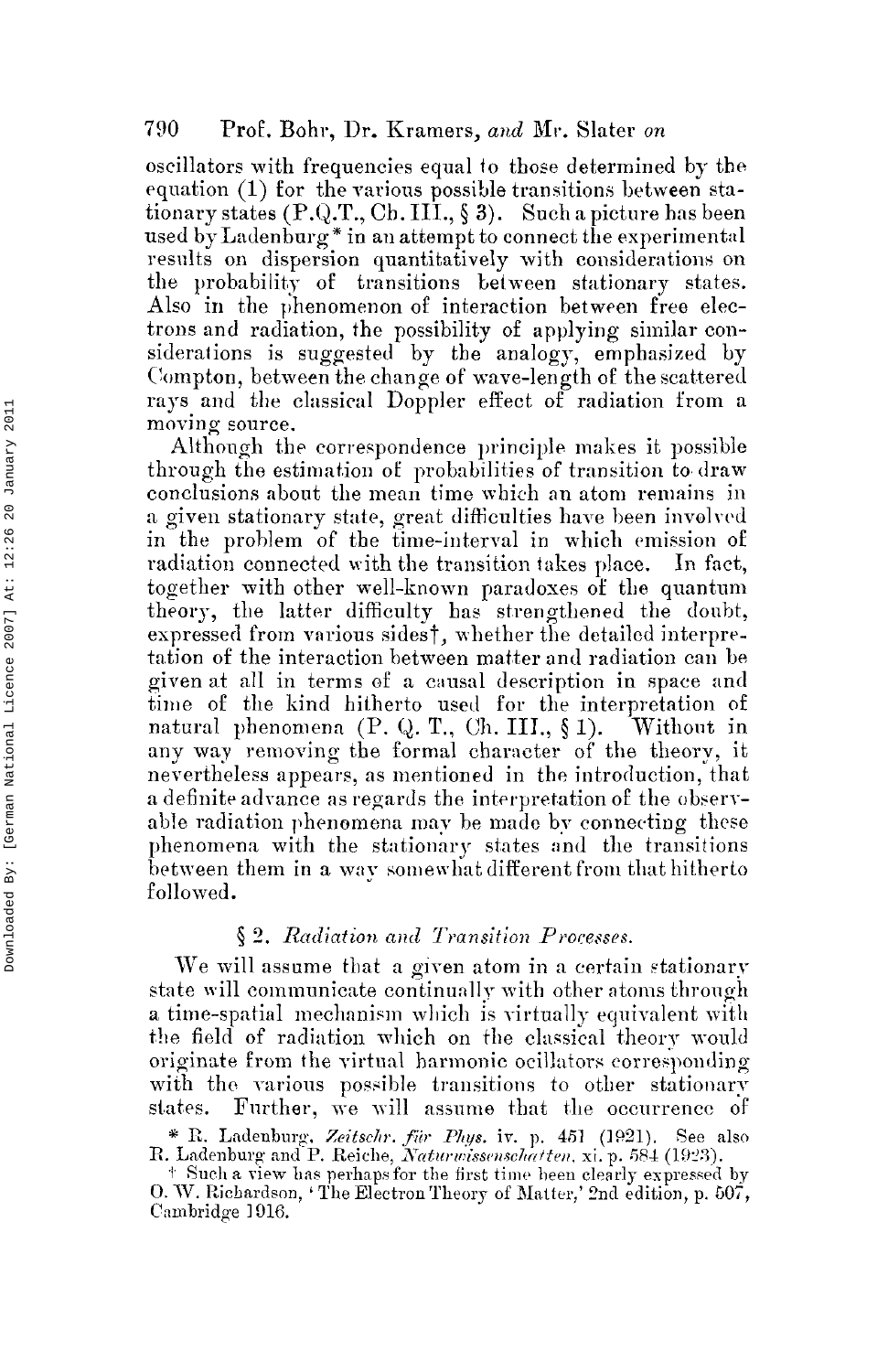transition processes for the given atom itself, as well as for the other atoms with which it is in mutual communication, is connected with this mechanism by probability laws which are analogous to those which in Einstein's theory hold for the induced transitions between stationary states when illuminated by radiation. On the one hand, the transitions which in this theory are designated as spontaneous are, on our view, considered as induced by the virtual field of radiation which is connected with the virtual harmonic oscillators conjugated with the motion of the atom itself. On the other hand, the induced transitions of Einstein's theory occur in consequence of the virtual radiation in the surrounding space due to other atoms.

While these assumptions do not involve any change in the connexion between the structure of the atom and the frequency, intensity, and polarization of the spectral lines derived by means of the relation (l) and of the correspondence principle, they lead to a picture as regards the time-spatial occurrence of the various transition processes on which the observations of the optical phenomena nltinmtely depend which in an essential respect differs from the usual concepts. In fact, the occurrence of a certain transition in a given atom will depend on the initial stationary state of this atom itself and on the states of the atoms with which it is in eommunication through the virtual radiation field, but not on the occurrence of transition processes in the latter atbms.

On the one hand it will be seen that our view, in the limit where successive stationary states differ only little from each other, leads to a connexion between the virtual radiation field and the motion of the particles in the atom which gradually merges into that claimed by the classical radiation theory. In fact neither the motion nor the constitution of the radiation field will in this limit undergo essential changes through the transitions between stationary states. As regards the occurrence of transitions, which is the essential feature of the quantum theory, we abandon on the other hand any attempt at a causal connexion between the transitions in distant atoms, and especially a direct application of the principles of conservation of energy and momentum, so characteristic for the classical theories. The application of these principles to the interaction between individual atomic systems is, on our view, limited to interactions which take place when the atoms are so close that the forces which would be connected with the radiation field on the classical theory are small compared with the conservative parts of the fields of force originating from the electric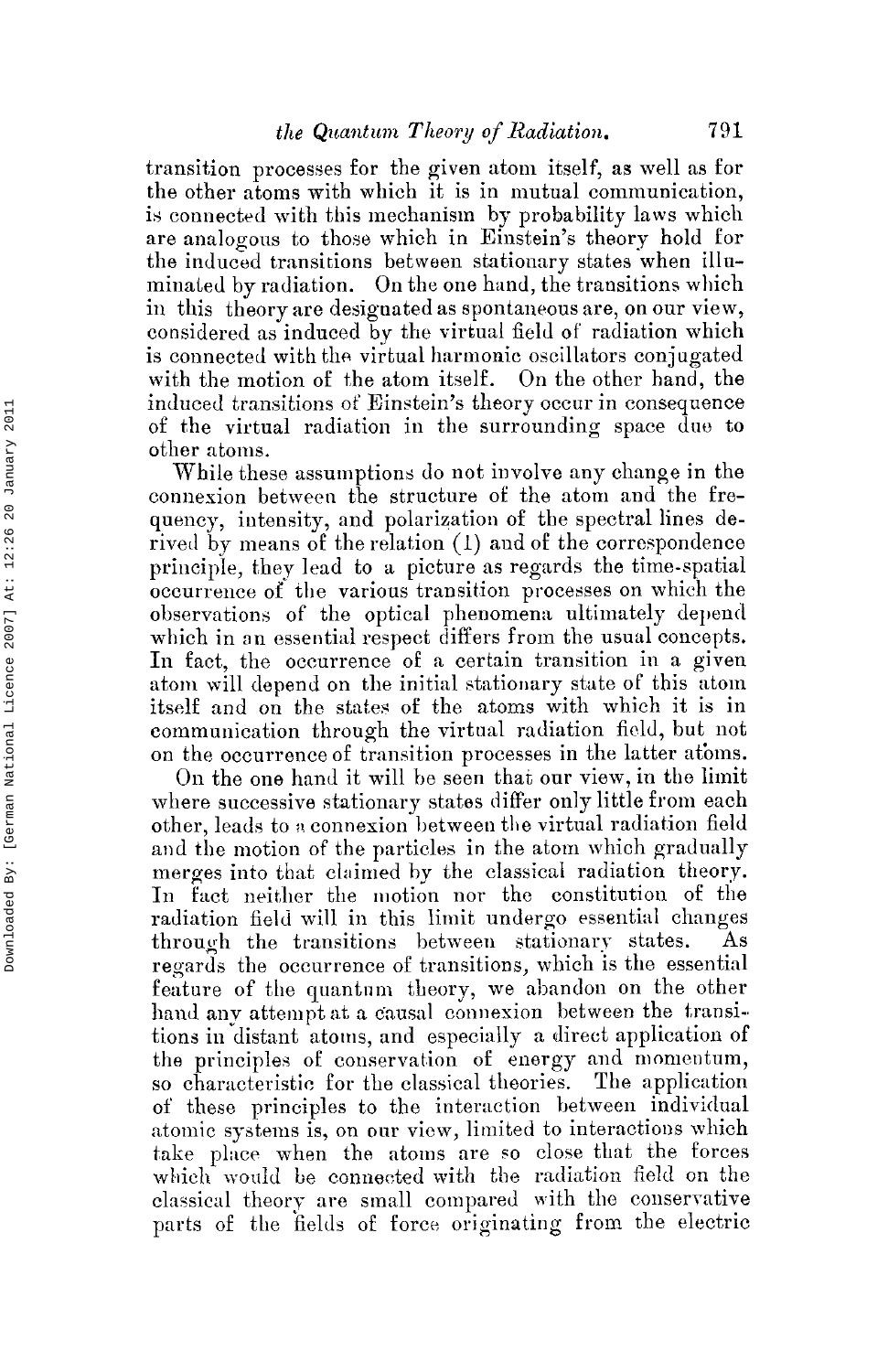charges in the atom. Interactions of this type, which may be termed "collisions," offer, as is well known, remarkable illustrations of the stability of stationary states postulated in the quantum theory. In fact, an analysis of the experimental results based on the theory of conservation of energy and momentum is in agreement with the view that the colliding atoms before as well as after the process will always find themselves in stationary states (P. Q. T., Ch. I.,  $\& 4$ )\*. By interaction between atoms at greater distances from each other, where according to the classical theory of radiation there would be no question of simultaneous mutual action, we shall assume an independence of the individual transition processes, which stands in striking contrast to the classical claim of conservation of energy and momentum. Thus we assmne that an induced transition in an atom is not directly caused by a transition in a distant atom for which the energy difference between the initial and the final stationary state is the same. On the contrary, an atom which has contributed to the induction of a certain transition in a distant atom through the virtual radiation field conjugated with the virtual harmonic oscillator corresponding with one of the possible transitions to other stationary states, may nevertheless itself ultimately perform another of these transitions.

At present there is unfortunately no experimental evidence at hand which allows to test these ideas, but it may be emphasized that the degree of independence of the.transition processes assumed here would seem the only consistent way of describing the interaction between radiation and atoms

<sup>\*</sup> These considerations hold obviously only in so far as the radiation connected with the collisions can be neglected. Although in many cases the energy of this radiation is very small, its occurrence might be of essential importance. This has been emphasized by Franck in connexion with the explanation of Ramsauer's important results regarding collisions between atoms and slow electrons  $(Aun. d. Phys. \,lxiv. p. 513,$ lxvi. p.  $546$  (1922)), from which it seems to follow that in certain cases the electron can pass freely through the atom, without being influenced by its presence. In fact, if in these "collisions" a change in the motion of the electron actually took place, the classical theory would involve so large a radiation, that a rational conjugation of the radiation with the possible transition processes, as claimed by the correspondence principle, could hardly be established (compare F. Hund, *Zs. für Phys.* xiii. p. 241, 1923). On the view presented in this paper, such an explanation might on the one hand be regarded as the more natural, since the origin of radiation is not directly sought in the occurrence of transitions but in the motion of the electron. On the other hand, it must be remembered that we are here dealing with a case where, on account of the large magnitude of the classical reaction of radiation, the theory does not allow a sharp distinction between stationary motion and transition processes.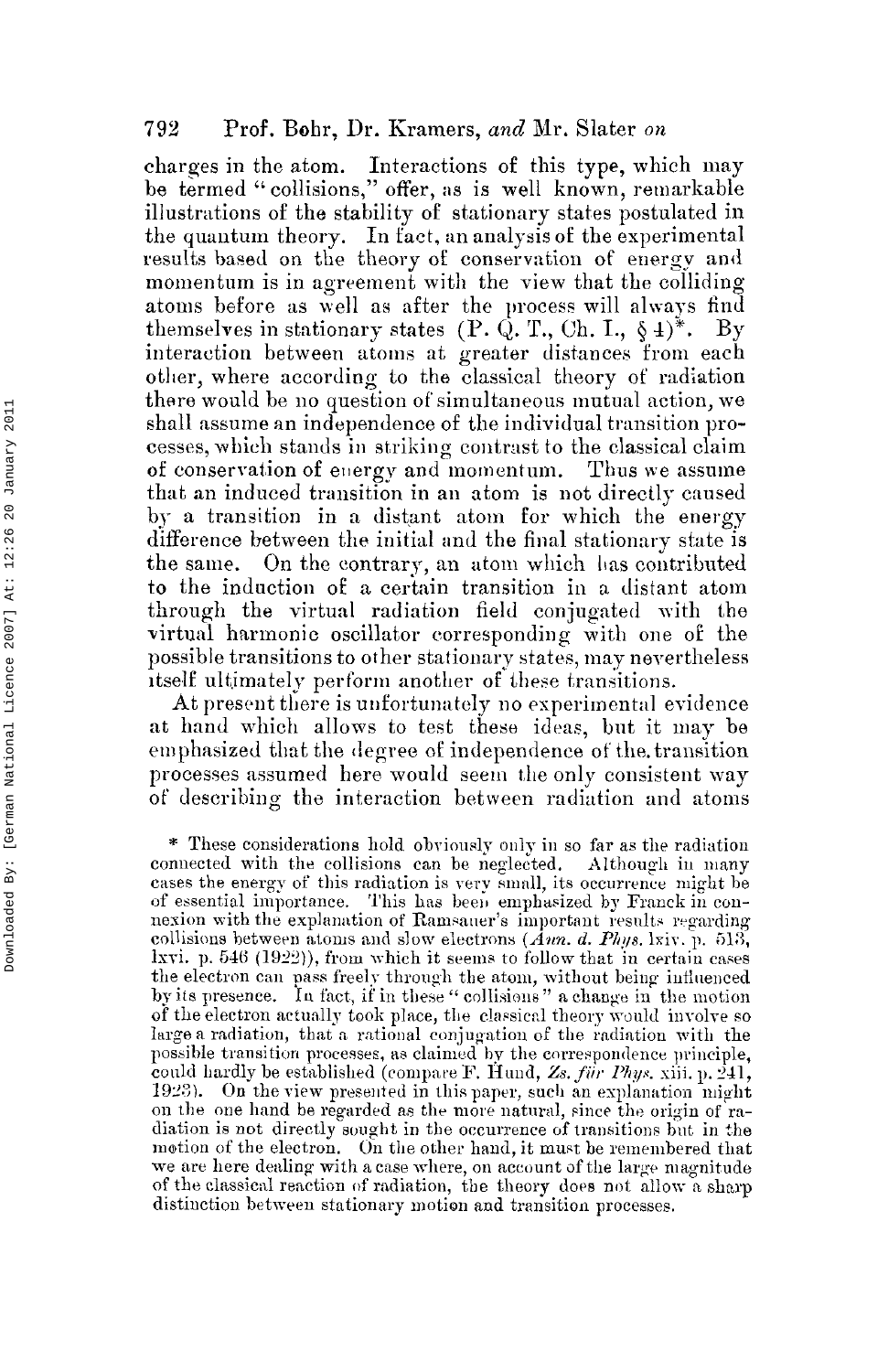by a theory involving probability considerations. This independence reduces not only conservation of energy to a statistical law, hut also conservation of momentum. Just as we assume that any trausition process induced by radiation is accompanied by a change of energy of the atom of the amount *hv*, we shall assume, following Einstein, that any such process is also accompanied by a change of momentum of the atom of an amount  $h\nu/c$ . If the transition is induced by virtual radiation felds from distant atoms, the direction of this momentum is the same as that of the wave propagation in this virtual field. In case of a transition by its own virtual radiation, we shall naturally assume that the change of momentum is distributed according to probability laws in such a way that changes of momentum due to the transitions in other atoms are statistically compensated for any direction in space.

The cause of the observed statistical conservation of energy and momentum we shall not seek in any departure from the electrodynamic theory of light as regards the laws of propagation of radiation in free space, but in the peculiarities of the interaction between the virtual field of radiation and the illuminated atoms. In fact, we shall assume that these atoms will act as secondary sources of virtual wave radiation which interferes with the incident radiation. If the frequency of the incident waves coincides closely with the frequency of one of the virtual harmonic oscillators corresponding to the various possible transitions, the amplitudes of the secondary waves will he especially large, and these waves will possess such phase relations with the incident waves that they will diminish or augment the intensity of the virtual radiation field, and thereby weaken or strengthen its power of inducing transitions in other atoms. Whether it is a diminishing or an augmentation of the intensity which takes place, will depend on whether the virtual harmonic oscillator, which is called into play by the incident radiation, corresponds with a transition by which the energy of the atom is increased or diminished respeetively. It will be seen that this view is closely related to the ideas which led Einstein to introduce prohabilities of two kinds of induced transitions between stationary states corresponding with an increase or decrease of the energy of the atom respectively. In spite of the time-spatial separation of the processes of absorption and emission of radiation characteristic for the quantum theory, we may nevertheless expect, on our view, a far-reaching analogy with the classical theory of electrodynamics as regards the interaction of the virtual radiation field and the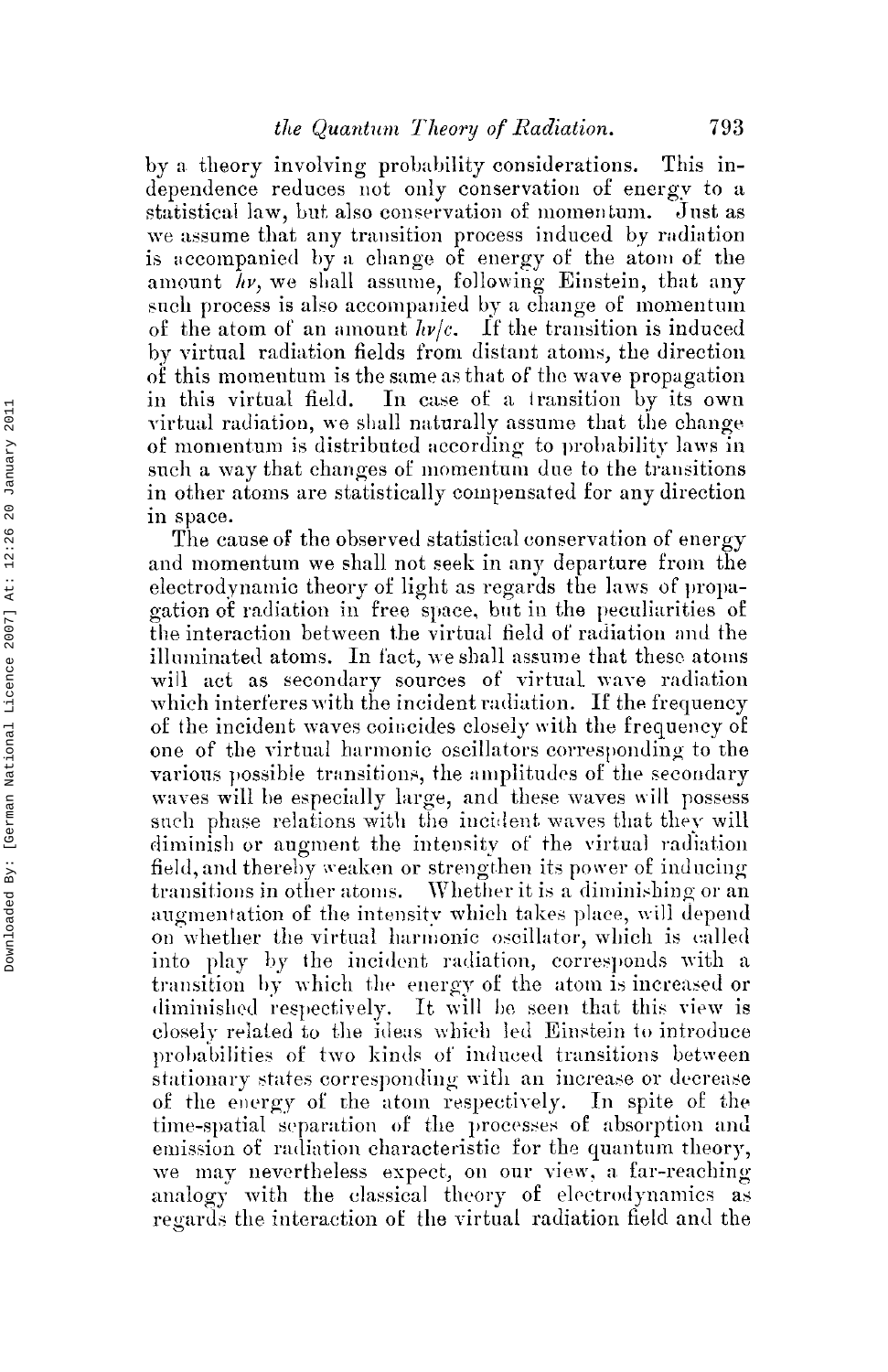#### 794 Prof. Bohr, Dr. Kramers, *and* Mr. Slater *on*

virtual harmonic oscillators conjugated with the motion of the atom. It seems actually possible, guided by this analogy, to establish a consistent and fitirly complete description of the general optical phenomena accompanying the propagation of light through a material medium, which accounts at the same time for the close connexion of these phenomena with the spectra of the atoms of the medium.

#### **§ 3.** Capacity of Interference of Spectral Lines.

Before we enter more closely on the general problem oF the reaction of atoms on a virtual radiation field, responsible for the phenomena accompanying the propagation of light through material media, we shall here briefly consider the properties of the field originating from a single atom, as far as they are connected with the capacity of interference of light from one and the same source. The constitution of this field must obviously not be sought in the peculiarities of the transition processes themselves, the duration of which we shall assume at any rate not to be large compared with the period of the corresponding harmonic component in the motion of the atom. These processes will, on our view, simply mark the termination of the time-interval in which the atom will be able to communicate with other atoms through the corresponding virtual oscillator. An upper limit of the capacity of interference, however, will clearly be given by the mean time interval in which the atom remains in the stationary state representing the initial state of the transition under consideration. The estimation of the time of duration of states based on the correspondence principle has obtained a general confirmation from the well-known beautiful experiments on the duration of the luminosity of high speed atoms emerging from a luminescent discharge into a high vacuum. (Compare P. Q. T., Ch. II.,  $\S 4$ .) On the present point of view these experiments obtain a very simple interpretation. In tact it will be seen that on'this view the variation of the luminosity along the path of the atoms will not depend on the peculiarity of the transitions, but only on the relative number of atoms in the various stationary states in the different parts of the path. If all the emerging atoms have the same speed and are initially in the same state, we must thus expect that for any spectral line conjugated with a transition from this state the luminosity will decrease exponentially along the path at one and the same rate. At present the experimental material at hand is hardly sufficient to test these considerations.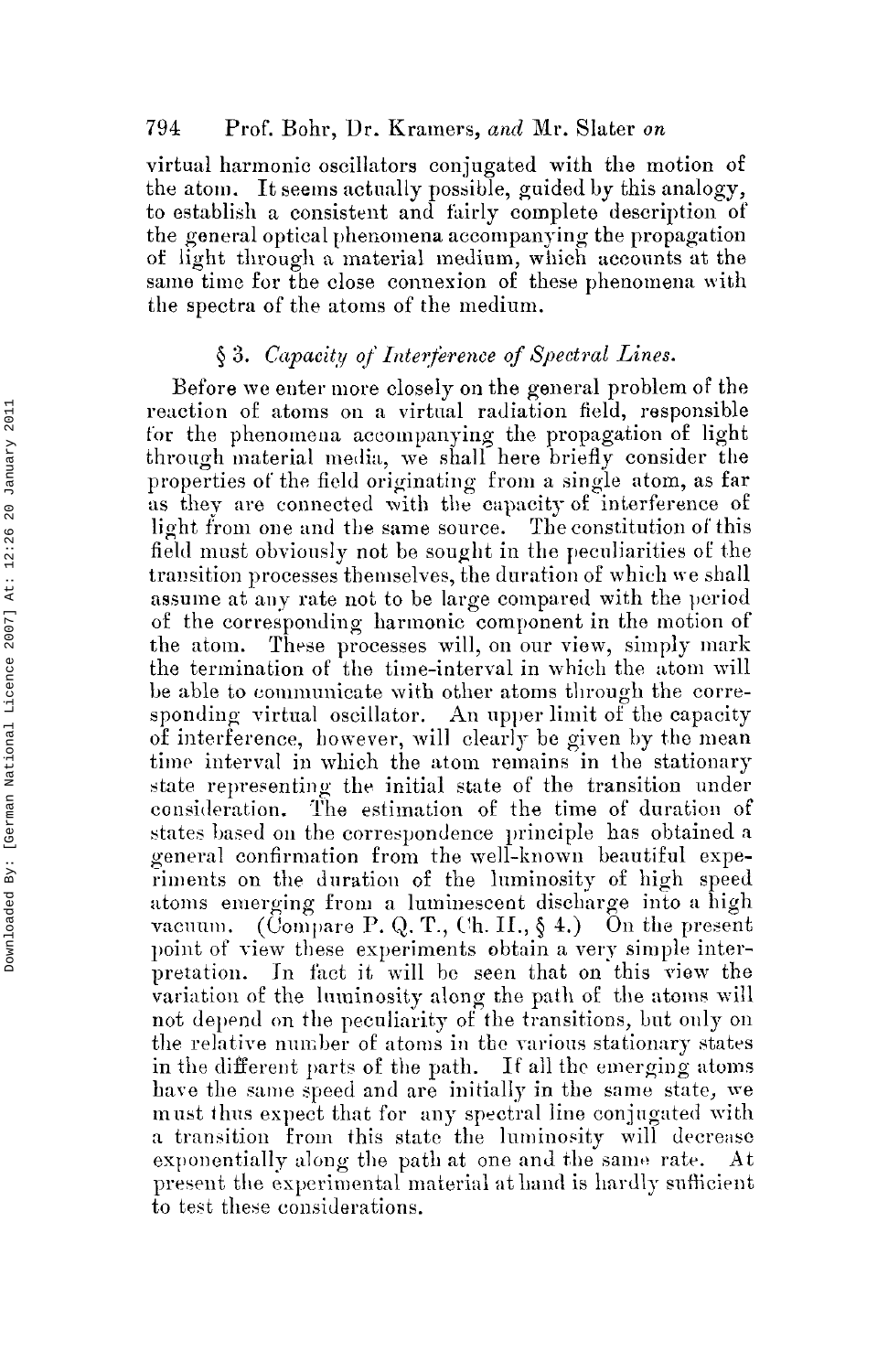When we ask for the capacity of interference of spectral lines, determined by optical apparatus, the mean time of duration of the stationary states will certainly constitute an upper limit for this capacity, but it must be remembered that the sharpness of a given spectral line which is due to the statistical result of the action from a large number of atoms will depend not only on the lengths of the individual wave trains terminated by the transition processes, but clearly also on any uncertainty in the definition of the frequency of these waves. In view of the way this frequency through relation (1) is related to the energy in the stationary states, it is of interest to note that the above-mentioned upper limit of capacity of interference may be brought in close connexion with the limit of definition cf the motion and of the energy in the stationary states. In fact, the postulate of the stability of stationary states imposes an *a pribrl* limit to the accuracy with which the motion in these states can be described by means of classical electrodynamics, a limit which on our picture is directly involved in the assumption that the virtual radiation field is not aecompanied by a continuous change in the motion of the atom, but only acts by its induction of transitions involving finite changes of the energy and the momentum of the atom  $(P, Q, T, Ch, II., \delta 4)$ . In the limiting region where the motions in the two stationary states involved in the transition process differ only comparatively little from each other, the upper limit of capacity of interference of the individual wave trains coincides with the limit of definition of the frequency of the radiation determined by (1), if the influence of the lack of definition of the energy in the two states is treated as independent errors. In the general ease where the motions in these states may differ considerably from each other, the upper limit of the capacity of interference of the wave trains is closely related with the definition of the motion in the stationary state which forms the starting point of the transition process. Also here we may, however, expect that the observable sharpness of the spectral lines will be determined according to relation (1) by adding the effeet of any possible lack of definition of the energy in the stationary state terminating the transition process to the effect of the lack of definition in the starting state in a similar way as independent errors. Just this influence of the lack of definition of both stationary states on the sharpness of a spectral line makes it possible to ensure the reciprocity which will exist between the constitution of a line when appearing in an emission and in an absorption spectrum, and which is claimed by the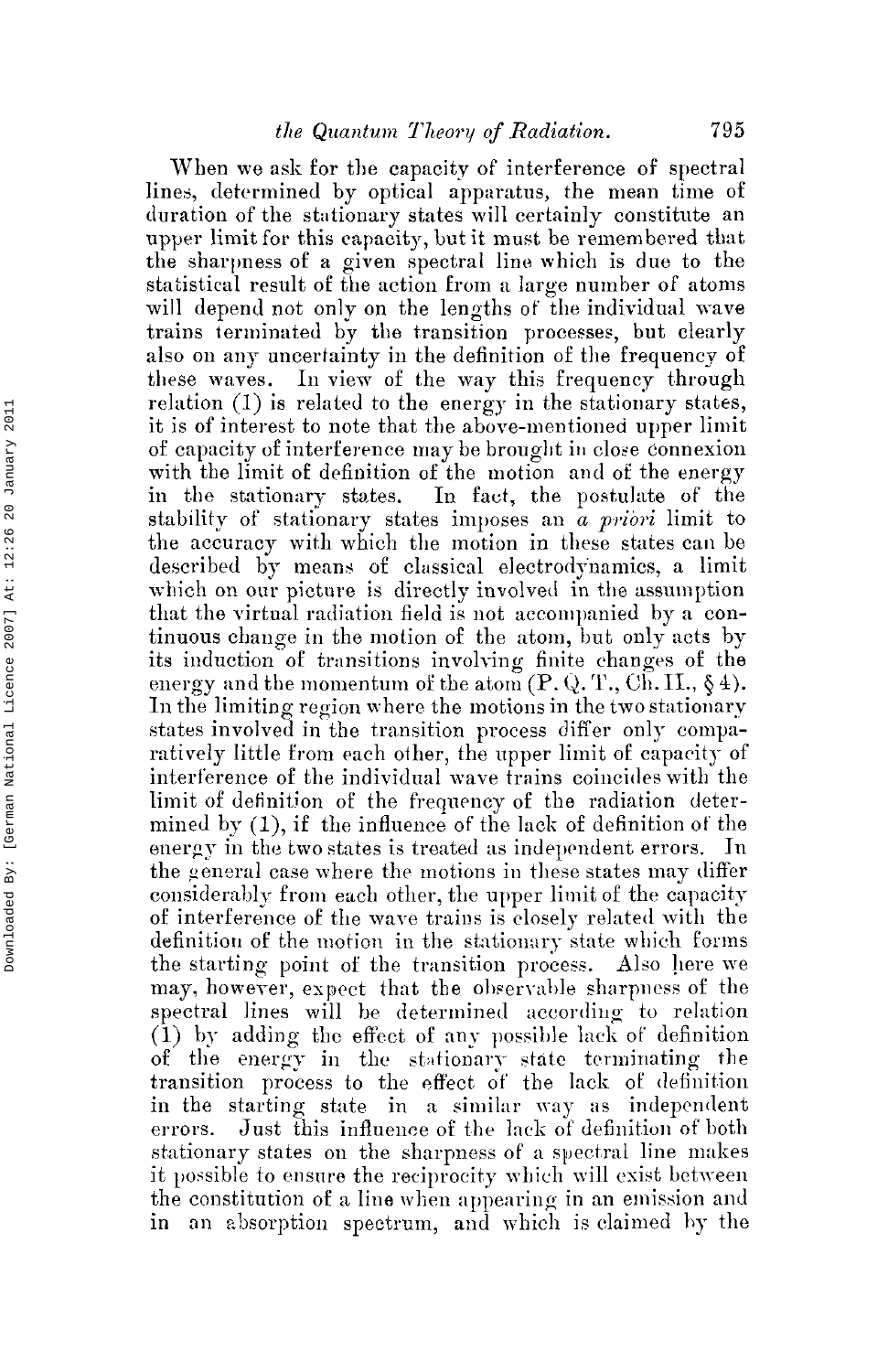condition for thermal equilibrium expressed by Kirehhoff'slaw. In this connexion it may be remembered how the apparent deviations from this law exhibited by the remarkable difference often shown by the structure of the emission and the absorption spectra of an element as regards the number of lines present are directly accounted for on the quantum theory when account is taken of the difference in the statistical distributions of the atoms over the various stationary states under different external conditions.

A problem closely related to the sharpness of spectral lines originating from atoms under constant external conditions, is the problem of the spectrum to be expected from atoms under the influence of external forces which vary considerably within a time-interval of the same order of magnitude as the mean duration of the stationary states. Such a problem is met with in certain of the experiments by Stark on the influence of electric fields on spectral lines. In these experiments the emitting atoms move with large velocities, and the timeintervals in which they pass between two points where the intensity of the electric field differs very much, are only a small fraction of the mean time of duration of the stationary states connected with the investigated spectral lines. Nevertheless Stark found that, except for a Doppler effect of the usual kind, the radiation from the moving atoms was influenced by the electric field at any point of the path in the same way as the radiation from resting atoms subject to the constant action of the fiehl at this point. While, as emphasized by various authors\*, the interpretation of this result obviously presents difficulty on the usual quantum theory description of the connexion between radiation and transition processes, it is clear that Stark's results are in conformity with the picture adopted in this paper. In fact, during the passing of the atoms through the field, the motion in the stationary states changes in a continuous way, and in consequence also the virtual harmonic oscillators corresponding with the possible transitions. The effect of the virtual radiation field originating from the moving atoms will therefore not be different from that which wouhl occur if the atoms along their whole path had moved in a field of constant intensity, at any rate if—as in Stark's experiments—the radiation originating from the other parts of their paths is prevented from reaching those parts of the apparatus on which the observation of the phenomenon depends. In a

\* Compare K. Försterling, Zeitschr. für Phys. x. p. 387 (1922), A. J. Dempster, Astrophys. Journ. hil. p. 193 (1923).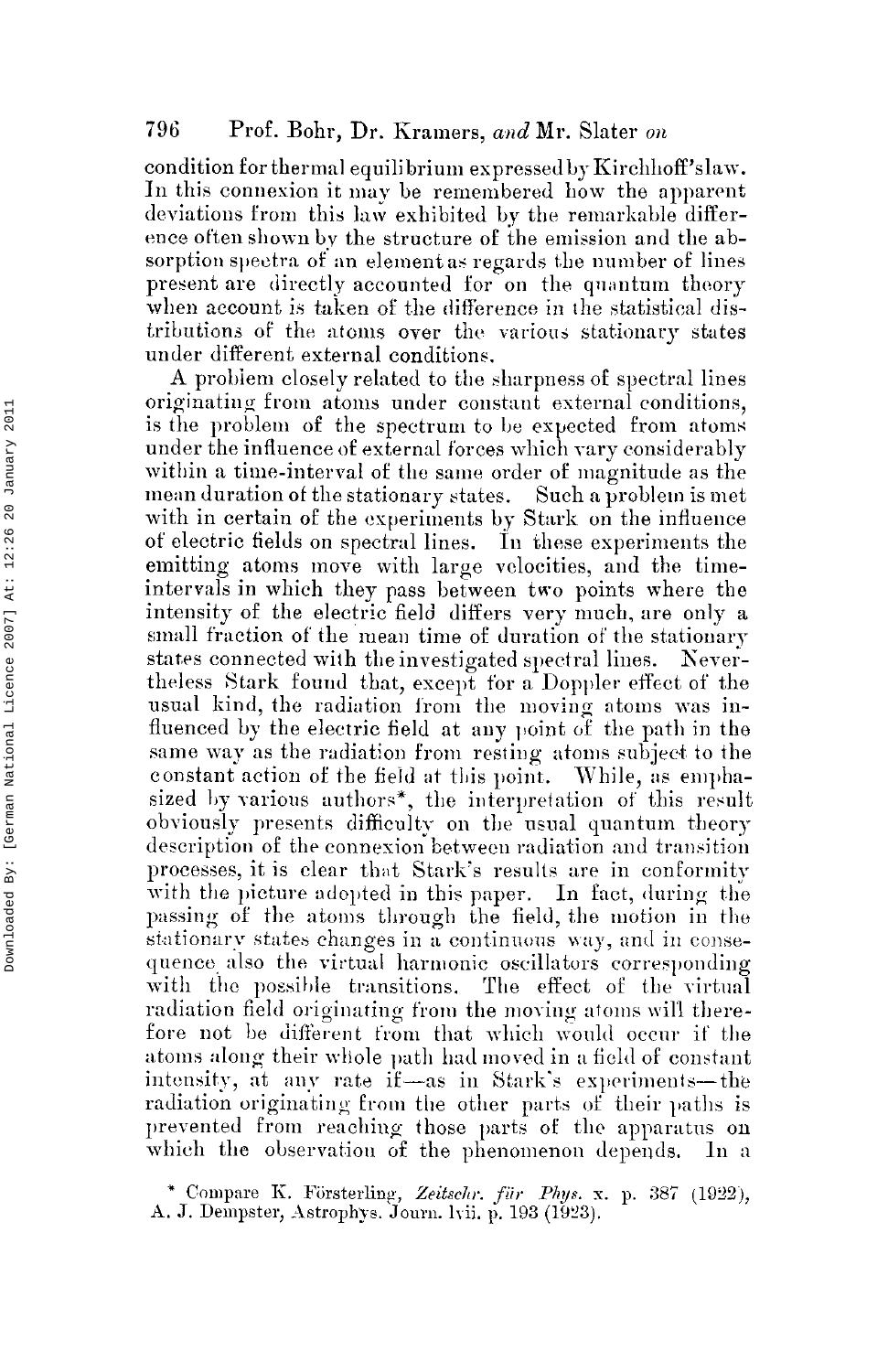problem of this kind it will also be seen how a far reaching reciprocity in the observable phenomena of emission and absorption is ensured on account of the symmetry exhibited by our picture as regards the coupling of the radiation field with the transition processes in the one or in the other direction.

### $\&$  4. Quantum Theory of Spectra and Optical Phenomena.

Although on the quantum theory the observation of the optical phenomena ultimately depends on discontinuous transition processes, an adequate interpretation of these phenomena must, as already emphasized in the introduction, nevertheless involve an element of continuity similar to that exhibited by the classical electrodynamical theory of the propagation of light through material media. On this theory the phenomena of reflexion, refraction, and dispersion are attributed to a scattering of light by the atom due to the forced vibration in the individual electric particles, set up by the electromagnetic forces of the radiation field. The postulate of the stability of stationary states might at first sight seem to involve a fundamental difficulty on this point. The contrast, however, was to a certain extent bridged over by the correspondence principle, which, as mentioned in  $\S 1$ , led to comparing the reaction of an atom on a radiation field with the scattering which, according to the classical theory, would arise from a set of virtual harmonic oscillators conjugated with the various possible transitions. It must still be remembered that the analogy between the classical theory and the quantum theory as formulated through the correspondence principle is of an essentially formal character, which is especially illustrated by the fact that on the quantum theory the absorption and emission of radiation are coupled to different processes of transition, and thereby to different virtual oscillators. Just this point, however, which is so essential for the interpretation of the experimental results on emission and absorption spectra, seems to afford a guidance as regards the way in which the scattering phenomena are related with the activity of the virtual oscillators concerning emission and absorption of radiation, In a later paper it is hoped to show how on the present view a quantitative theory of dispersion resembling Ladenburg's theory can be established\*. Here we shall confine ourselves to emphasizing once more the continuous character of the optical phenomena,

\* *Note added during the proof.* The outline of such a theory is briefly described by Kramers in a letter to 'Nature' published in April.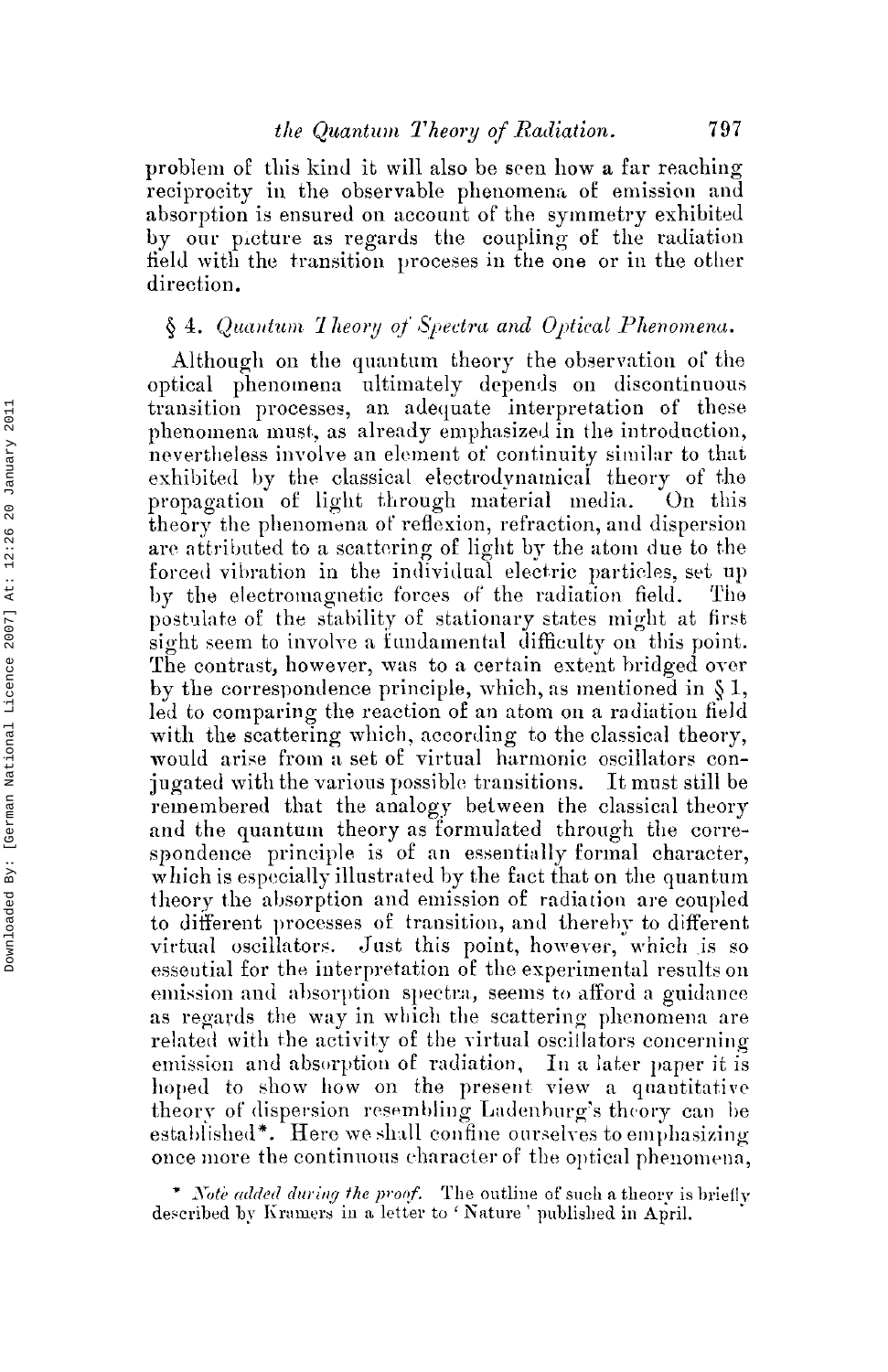which seemingly does not permit an interpretation based on a simple causal connexion with transition processes in the propagating medium.

An instructive example of these considerations is offered by the experiments on absorption spectra. In fact, the pronounced al)sorption by monatomic vapours for light of frequencies coinciding with certain lines in the emission spectra of the atoms strictly cannot be said, as often done for brevity, to be caused by the transition processes which take place in the atoms of the vapour induced by wave trains in the incident radiatiou possessing the frequencies of the absorption lines. The appearance of these lines in the spectre.. scope is due to the decrease of the intensity of the incident waves in consequence of the peculiarities of the secondary spherical wavelets set up by each of the illuminated atoms, while the induced transitions appear only as an accompanying effect by which a statistical conservation of energy is ensured. The presence of the secondary coherent wavetrains is at the same time responsible for the anomalous dispersion connected with the absorption lines, and is especially clearly shown by the phenomenon, discovered by Wood\*, of selective reflexion from the wall of a vessel conraining metallic vapour under sufficiently high pressure. The occurrence of induced transitions between stationary states is on the other hand directly observed in the fluorescent radiation, which for an essential part originates from the presence of a small number of atoms which through the illumination have been transferred to a stationary state of higher energy. As is well known, the fluorescent radiation can be suppressed through the admixture of foreign gases. As regards the part played by atoms in the higher stationary states this phenomenon is explained by collisions which cause a considerable increase of the probability of the atoms to return into their normal state. At the same time any part of the fluorescent radiation due to the coherent wavelets will, through the admixture of foreign gases, just as the phenomena of absorption, dispersion, and reflexion, undergo such changes as can be brought in connexion with a broadening of the spectral linest. It will be seen that a view on absorption phenomena differing essentially from that just described can hardly be maintained, if it can be shown that the selective absorption of spectral lines is a phenomenon qualitatively independent of the intensity of the

t See for instance Chr. Füchtbauer and G. Joos, *Physik. Zeitschr.* **xxiii, p. 73 (1922).** 

<sup>\*</sup> R. W. Wood, Phil. Mag. xxiii. p. 689 (1915).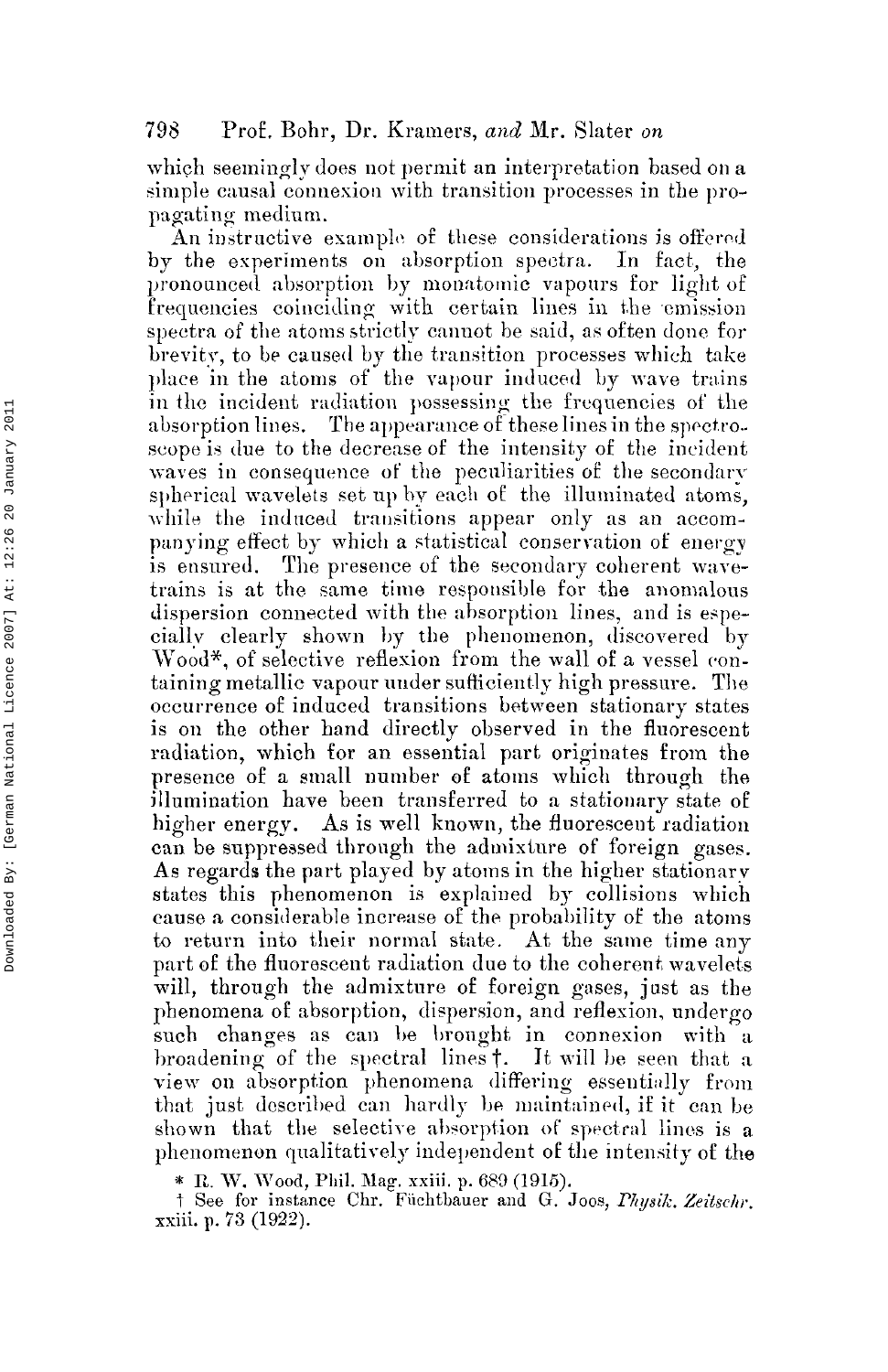source of radiation, in a similar way to what has already been found to be the case for the usual phenomena of reflexion and refraction, whose transitions in the medimn do not occur to a similar extent (compare  $P, Q, T, Ch, III, § 3$ ).

Another interesting example is offered by the theory of the scattering of light by free electrons. As has been shown by Compton by means of reflexion of X-rays from crystals, this scattering is accompanied *by* a change of frequency, different in different directions, and corresponding with the constitution of the radiation which on the classical theory would be emitted by an imaginary moving source. As mentioned, Compton has reached a formal interpretation of this effect on the theory of light-quanta by assuming that the electron may take up a quantum of the incident light and simultaneously re-emit a light-quantum in some other direction. By this process the electron acquires a velocity in a certain direction, which is determined, just as the frequency of the re-emitted light, by the laws of conservation of energy and momentum, an energy of  $h\nu$  and a momentum  $h\nu/c$  being ascribed to each light-quantum. In contrast to this picture, the scattering of the radiation by the electrons is, on our view, considered as a continuous phenomenon to which each of the illuminated electrons contributes through the emission of coherent secondary wavelets. Thereby the incident virtual radiation gives rise to a reaction from each electron, similar to that to be expected on the classical theory from an electron moving with a velocity coinciding with that of the above-mentioned imaginary source and performing forced oscillations under the influence of the radiation field. That in this ease the virtual oscillator moves with a velocity different from that of the illuminated electrons themselves is certainly a feature strikingly unfamiliar to the classical conceptions. In view of the fundamental departures from the classical space-time description, involved in the very idea of virtual oscillators, it seems at the present state of science hardly justifiable to reject a formal interpretation as that under consideration as inadequate. On the contrary, such an interpretation seems unavoidable in order to account for the effects observed, the description of which involves the wave-concept of radiation in an essential way. At the same time, however, we shall assume, just as in Compton's theory, that the illuminated electron possesses a certain probability of taking up in unit time a finite amount of momentum in any given direction. By this effect, which in the quantum theory takes the place of the continuous transfer of momentum to the electrons which on the classical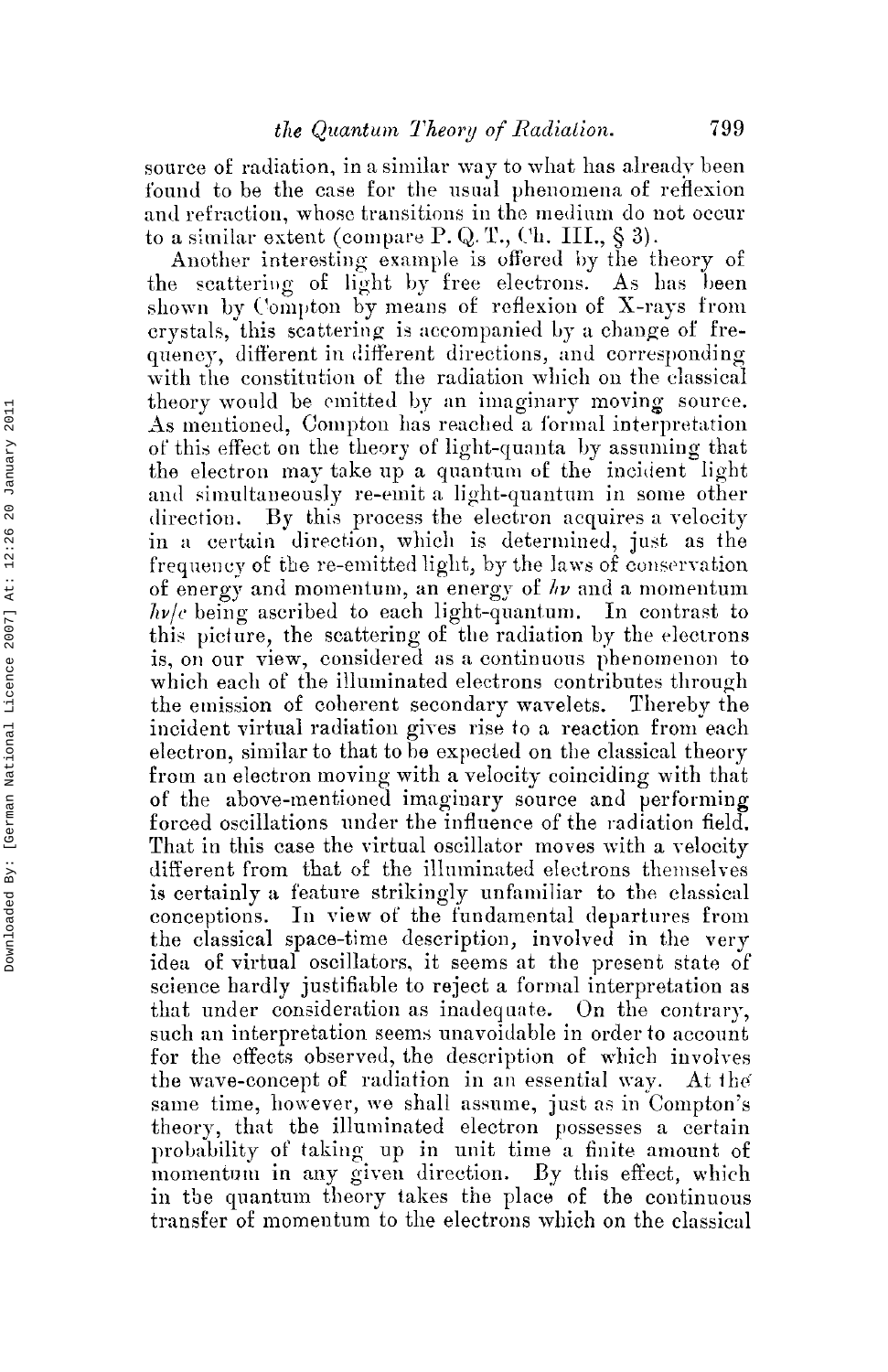theory would accompany a scattering of radiation of the type described, a statistical conservation of momentum is secured in a way quite analogous to the statistical conservation of energy in the phenomena of absorption of light discussed above. In fact, the laws of probability for the exchange of momentum by interaction of free electrons and radiation derived by Pauli are essentially analogous to the laws governing transition processes between well-defined states of an atomic system. Especially the considerations of Einstein and Ehrenfest, referred to in § 1, are suited to bring out this analogy.

A problem similar to that of the scattering of light by free electrons is presented by the scattering of light by an atom, even in the ease where the frequency of the radiation is not large enough to induce transitions by which an electron is wholly removed from the atom. In fact, in order to secure statistical conservation of momentum, we must, as emphasized by various authors\*, assume the occurrence of transition processes by which the momentum of the scattering atom changes by finite amounts without, however, the relative motion of the particles of the atom being changed, as in transition processes of the usual type considered in the spectral theory. It will also be seen, on our picture, that transition processes of the type mentioned will be closely connected with the scattering phenomena, in a way analogous with the connexion of the spectral phenomena with the transition processes by which the internal motion of the atom undergoes a change. Due to the large mass of the atomic nucleus the velocity change which the atom undergoes by these transitions is so small, that it will not have a pereeptible effect on the energy of the atom and the frequency of the scattered radiation. Nevertheless, it is of principal importance that the transference of momentum is a discontinuous process, while the scattering itself is an essentially continuous phenomenon, in which all the illuminated atoms take part, independent of the intensity of the incident light. The discontinuous changes in momentum of the atoms, however, are the cause of the observable reactions on the atoms described as radiation pressure. This view fulfils clearly the conditions for thermal equilibrium between a (virtual) radiation field and a reflecting surface, derived by Einstein  $\dagger$  and considered as an argument for the lightquantum theory. At the same time it needs hardly be

<sup>\*</sup> W. Pauli, *loc. cit.*; A. Smekal, *Naturwissenschaften*, xi. p. 875 (1923).

<sup>1&</sup>quot; A. Einstein~ *Pllys. Zeitschr.* x. p. *817,* (1909).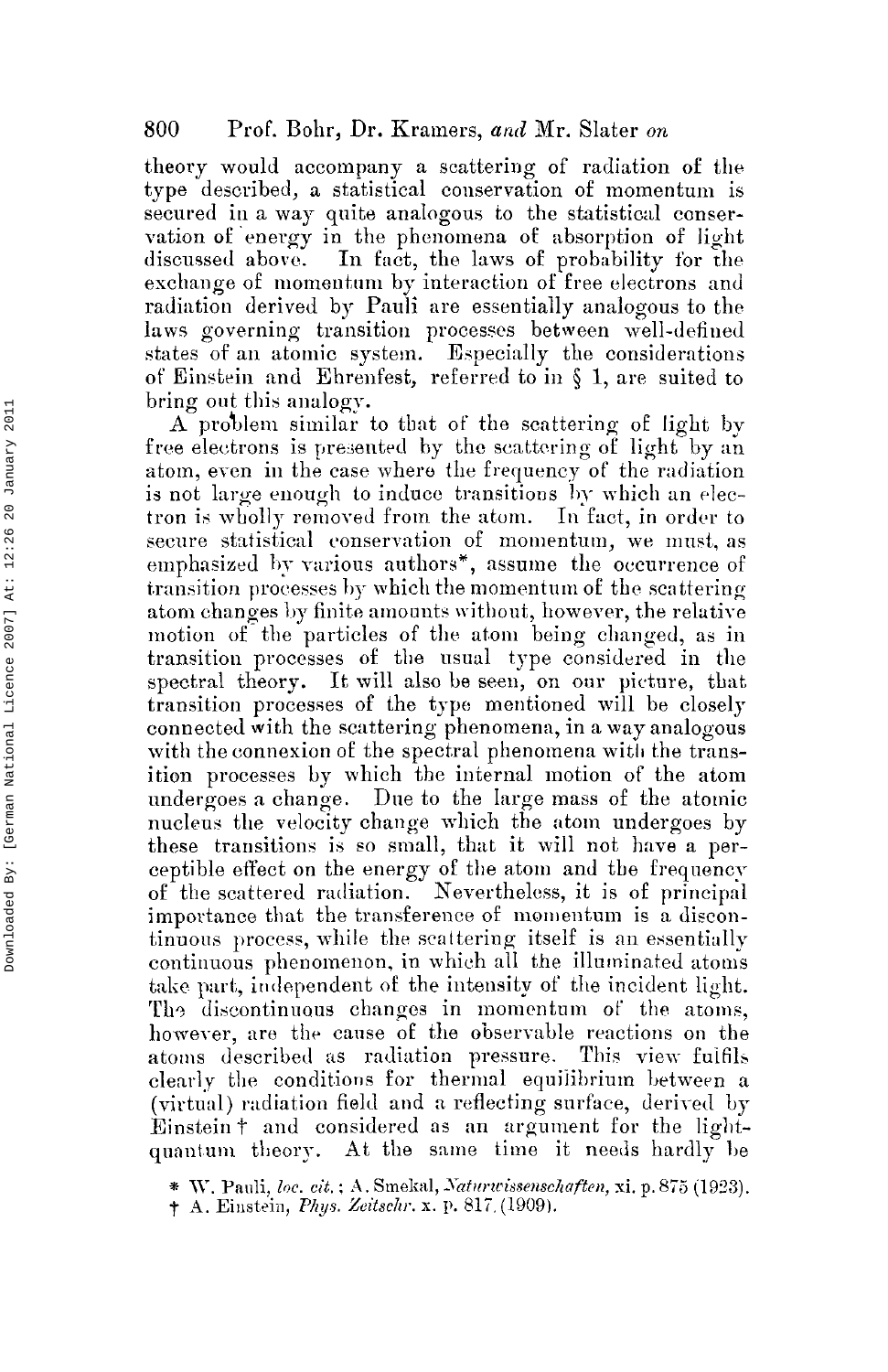emphasized that it is also consistent with the apparent continuity exhibited by actual observations on radiation pressure. In fact, if we consider a solid, a change of  $h\nu/c$  in its total momentum will be totally imperceptible. and for visible light even vanishingly small compared with the irregular changes of this momentum of a body in thermal equilibrium with the surroundings. In the discussion of the actual experiments it may, however, be noted at the same time, that the frequeney of the oeeurrence of sneh processes may often be so large that the problem arises whether the time involved in the transitions themselves can be neglected, or, in other words, whether the limit has been reached inside which the formulation of the principles of the quantum theory can be maintained (compare P. Q. T., Ch. II.,  $\S 5$ ).

The last considerations may illustrate how our picture of optical phenomena offers a natural connexion with the ordinary continuous description of macroscopic phenomena for the interpretation of which Maxwell's theory has shown itself so wonderfully adapted. The advantage in this respect of the present formulation of the principles of the quantum theory over the usual representation of this theory will perhaps be still more clearly illustrated if we consider the phenomenon of emission of electromagnetic waws, say from an antenna as used in wireless telegraphy. In this ease no adequate description of the phenomenon is offered on the picture of emission of radiation during separate successive transition processes between imaginary stationary states of the antenna. In fact, when the smallness of the energy changes bv the transitions, and the magnitude of the energy radiation from the antenna per unit time, are taken into account, it will be seen that the duration of the individual transition processes can only be an exceedingly small fraction of the period of oscillation or' the electricity in the antenna, so that there would be no justification in describing the result of one of these processes as the emission of a train of waves of this period. On the present view, however, we will describe the action of the oscillation of the electricity in the antenna as producing a (virtual) radiation field which through probability laws again induces changes in the motion of the electrons which may be regarded as continuous. In fact, even if a distinction between different energy steps *hv*  eouhl be kept upright, the size of these steps would be quite negligible compared with the energy associated with the antenna. It will in this connexion be observed that the *Phil. Mag.* Ser. 6. Vol. 47. No. 281. May 1924. 3 F